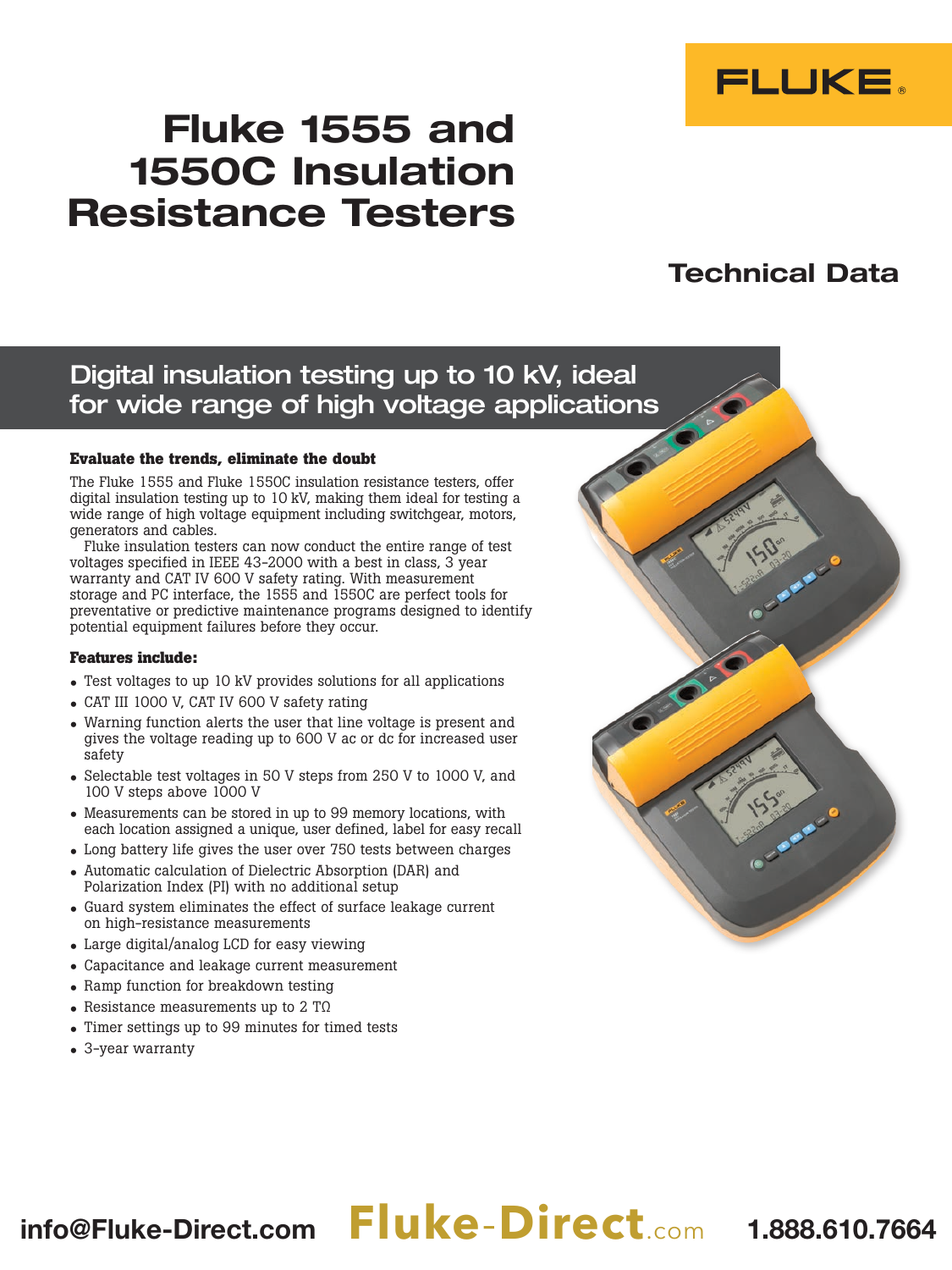#### Electrical specifications

The tester's accuracy is specified for one year after calibration at operating temperatures of 0  $\degree$ C to 35  $\degree$ C. For operating temperatures outside the range (-20 °C to 0 °C and 35 °C to 50 °C), add  $\pm$  .25 % per °C, except on the 20 % bands  $\text{add} \pm 1$  % per °C.

#### **Insulation resistance measurement**

| <b>Test voltage (dc)</b>           | <b>Range</b>                                                                 |                                      | <b>Accuracy (± reading)</b>                |
|------------------------------------|------------------------------------------------------------------------------|--------------------------------------|--------------------------------------------|
| 250 V                              | < 250 k<br>250 kQ to 5 $G\Omega$<br>5 $G\Omega$ to 50 $G\Omega$<br>$> 50$ GO |                                      | unspecified<br>5 %<br>20%<br>unspecified   |
| 500 V                              | < 500 k<br>500 kΩ to 10 GΩ<br>10 GΩ to 100 GΩ<br>$>100$ GQ                   |                                      | unspecified<br>5%<br>20%<br>unspecified    |
| 1000 V                             | $< 1$ MO<br>1 MO to 20 GO<br>20 GΩ to 200 GΩ<br>$> 200$ GO                   |                                      | unspecified<br>$5\%$<br>20%<br>unspecified |
| 2500 V                             | < 2.5 M <sub>0</sub><br>2.5 MQ to 50 GQ<br>50 GQ to 500 GQ<br>$> 500$ GQ     |                                      | unspecified<br>5%<br>20%<br>unspecified    |
| 5000 V                             | $< 5$ MO<br>5 M $\Omega$ to 100 G $\Omega$<br>100 GΩ to 1 TΩ<br>$>1$ TO      |                                      | unspecified<br>$5\%$<br>20%<br>unspecified |
| 10000 V (1555 Only)                | $< 10$ MO<br>10 MQ to 200 GQ<br>200 GΩ to 2 TΩ<br>$> 2$ TΩ                   |                                      | unspecified<br>$5\%$<br>20%<br>unspecified |
| Bar graph range                    |                                                                              | 0 to 1 TΩ (1550C) - 0 to 2 TΩ (1555) |                                            |
| Insulation test voltage accuracy   |                                                                              | $-0$ %. $+10$ % at 1 mA load current |                                            |
| Induced ac mains current rejection |                                                                              | 2 mA maximum                         |                                            |
| Charging rate for capacitive load  |                                                                              | 5 seconds per µF                     |                                            |
| Discharge rate for capacitive load |                                                                              | $1.5$ s/ $\mu$ F                     |                                            |
|                                    | <b>Range</b>                                                                 |                                      | <b>Accuracy</b>                            |
| Leakage current                    | 1 nA to 2 mA                                                                 |                                      | $+$ $(5.06 + 2 nA)$                        |

|                         | 30 V to 660 V ac/dc, 50/60 Hz | $\pm$ (15 % + 2 V)         |
|-------------------------|-------------------------------|----------------------------|
| Live circuit warning    | <b>Warning range</b>          | <b>Voltage accuracy</b>    |
|                         |                               |                            |
|                         |                               | Indication: 1 second       |
|                         | 0 to 99 minutes               | Setting: 1 minute          |
|                         |                               |                            |
| Timer                   | Range                         | <b>Resolution</b>          |
|                         |                               |                            |
| Capacitance measurement | 0.01 uF to 15.00 uF           | $\pm$ (15 % rdg + 0.03 µF) |
| measurement             |                               |                            |
| Leakage current         | 1 nA to 2 mA                  | $\pm$ (5 % + 2 nA)         |

#### General specifications

(RF connection time (binding time) can take up to 1 minute.)

| Display                                                                                                                                                                                                                  | 75 mm x 105 mm                                                                                                                                     |  |  |
|--------------------------------------------------------------------------------------------------------------------------------------------------------------------------------------------------------------------------|----------------------------------------------------------------------------------------------------------------------------------------------------|--|--|
| Power                                                                                                                                                                                                                    | 12 V lead-acid rechargeable battery, Yuasa NP2.8-12                                                                                                |  |  |
| Charger Input (AC)                                                                                                                                                                                                       | 85 V to 250 V ac 50/60 Hz 20 VA                                                                                                                    |  |  |
| This Class II (double insulated) instrument is supplied with a Class 1 (grounded) power cord. The protective earth terminal<br>(ground pin) is not connected internally. The extra pin is for added plug retention only. |                                                                                                                                                    |  |  |
| Dimensions                                                                                                                                                                                                               | 269 mm x 277 mm x 160 mm (10.6 in x 10.9 in x 6.3 in)                                                                                              |  |  |
| Weight                                                                                                                                                                                                                   | $3.7 \text{ kg} (8.2 \text{ lb})$                                                                                                                  |  |  |
| Temperature (operating)                                                                                                                                                                                                  | -20 °C to 50 °C (-4 °F to 122 °F)                                                                                                                  |  |  |
| Temperature (storage)                                                                                                                                                                                                    | $-20$ °C to 65 °C ( $-4$ °F to 149 °F)                                                                                                             |  |  |
| Humidity                                                                                                                                                                                                                 | 80 % to 31 °C decreasing linearly to 50 % at 50 °C                                                                                                 |  |  |
| Altitude                                                                                                                                                                                                                 | 2000 m                                                                                                                                             |  |  |
| Enclosure sealing                                                                                                                                                                                                        | IP40                                                                                                                                               |  |  |
| Input overload protection                                                                                                                                                                                                | 1000 V ac                                                                                                                                          |  |  |
| Electromagnetic compatibility                                                                                                                                                                                            | EN 61326                                                                                                                                           |  |  |
| Certifications                                                                                                                                                                                                           | $\textcircled{\tiny{\textcircled{\tiny{#}}}}$ (e $\textcircled{\tiny{\textcircled{\tiny{#}}}}$ ) $\textcircled{\tiny{\textcircled{\tiny{#}}}}$     |  |  |
| Safety compliance                                                                                                                                                                                                        | IEC 61010-1: Overvoltage categroy II, pollution degree 2.<br>IEC 61010-2-030: Measurement 600V CAT IIV / 1000V CAT III<br>IEC 61557-1, IEC 61557-2 |  |  |



#### **Software specifications**

Fluke ViewForms basic software requires a PC running Windows XP, Windows Vista , Windows 7 and Windows 8.

### Ordering information

1555 10 kV Insulation Tester 1550C/Kit 5 kV Insulation Tester Kit 1555/Kit 10 kV Insulation Tester Kit

#### **Optional accessories**

TL1550EXT 25 foot extended test lead set TLK1550-RTLCT Heavy Duty Alligator Clip leads

#### **Included accessories**

Test Cables with Alligator Clips (red, black, green) Infrared adapter with interface cable FlukeView Forms Basic CD-ROM AC Power Cord Soft Carrying Case (base models only) English Manual Users Manual on CD-ROM Quick Reference Card Software License Agreement Registration Card FlukeView Forms Installation Guide USB-IR Cable Installation Guide IP67 Hard Case (kit only) Certificate of Calibration (kit only) Heavy Duty Alligator Clip Leads (kit and 1555 only)

#### Fluke. *Keeping your world up and running.*®

Fluke Corporation PO Box 9090, Everett, WA 98206 U.S.A.

Fluke Europe B.V. PO Box 1186, 5602 BD Eindhoven, The Netherlands

#### For more information call: In the U.S.A. (800) 443-5853 or Fax (425) 446-5116

In Europe/M-East/Africa +31 (0) 40 2675 200 or Fax +31 (0) 40 2675 222 In Canada (800)-36-FLUKE or Fax (905) 890-6866 From other countries +1 (425) 446-5500 or Fax +1 (425) 446-5116 Web access: http://www.fluke.com

©2005-2014 Fluke Corporation. Specifications subject to change without notice. Printed in U.S.A. 10/2014 6002295B\_EN

Modification of this document is not permitted without written permission from Fluke Corporation.

#### $\omega$ Fluke-Directicom Fluke info@Fluke-Direct.com **Fluke**-**Direct**.com 1.888.610.7664